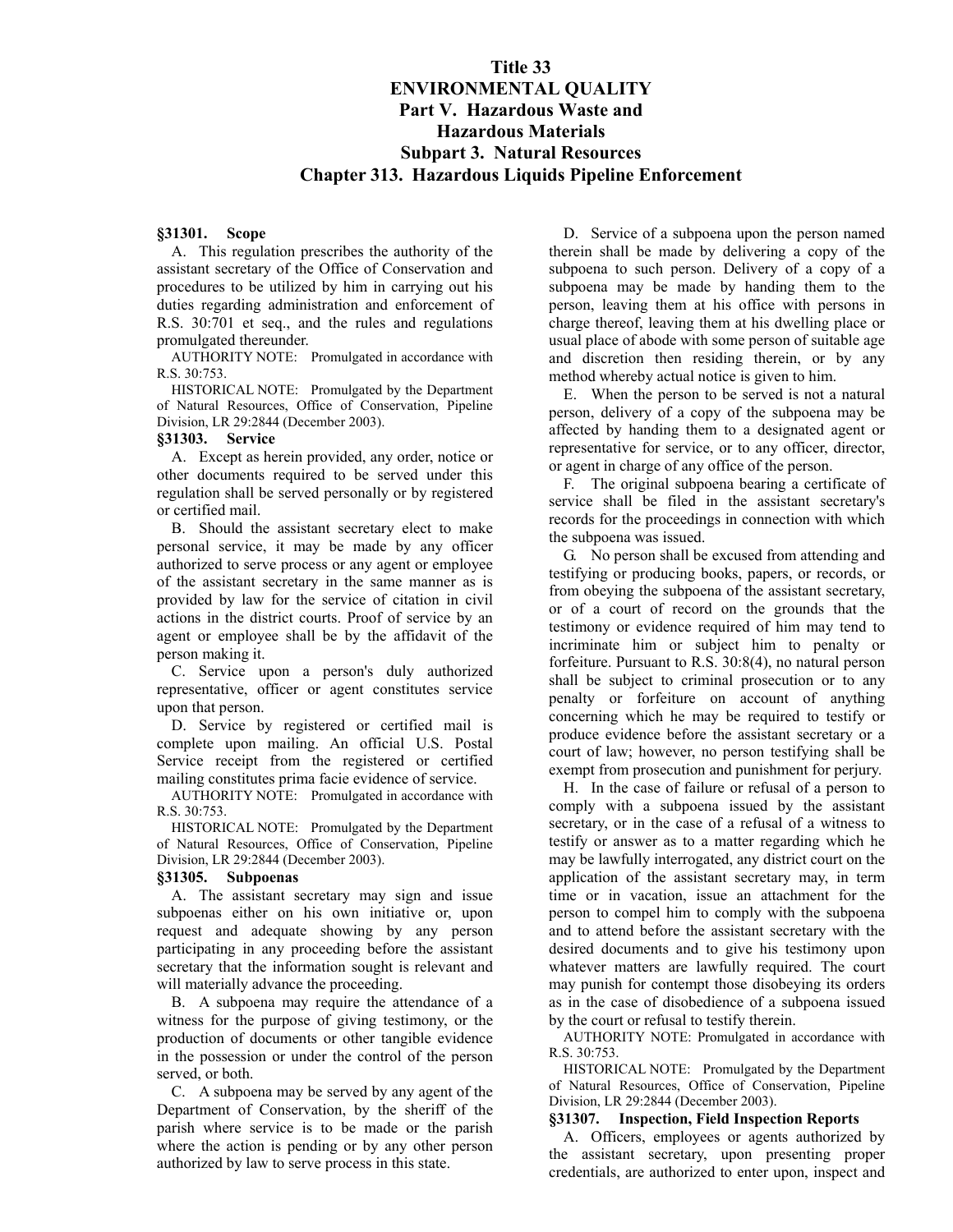examine, at reasonable times and in a reasonable manner, the records and properties of persons to the extent that such records and properties are relevant to determining compliance of such person with R.S. 30:701 et seq. or any rules, regulations or orders issued thereunder.

B. Inspection may be conducted pursuant to a routine schedule, a complaint received from a member of the public, information obtained from a previous inspection, report of accident or incident involving facilities, or whenever deemed appropriate by the assistant secretary.

C. If, after inspection, the assistant secretary believes that further information is needed or required to determine compliance or appropriate action, the assistant secretary may request specific information of the person or operator to be answered within ten days of receipt of said request.

D. The assistant secretary may, to the extent necessary to carry out his responsibilities, require reasonable testing of any portion of a facility in connection with a violation or suspected violation.

E. When information obtained from an inspection indicates that a violation has probably occurred, the inspector shall complete a field inspection report as to the nature of the violation citing the specific provisions which have been violated. Said field inspection report shall be filed with the assistant secretary for review and further action, if appropriate.

F. The assistant secretary or his agent, after review of the field inspection report, and depending upon the severity of the violation and the exigency of the situation, may issue to the operator a letter of non-compliance or initiate one or more enforcement proceedings prescribed by §31311-§31319.

AUTHORITY NOTE: Promulgated in accordance with R.S. 30:753.

HISTORICAL NOTE: Promulgated by the Department of Natural Resources, Office of Conservation, Pipeline Division, LR 29:2845 (December 2003).

# **§31309. Letter of Non-Compliance; Relief Therefrom**

A. Upon determination that a probable violation of R.S. 30:701 et seq., or any rule, regulation or order issued thereunder has occurred, the assistant secretary may institute enforcement procedures by serving upon the hazardous liquid pipeline operator a letter of non-compliance notifying said operator of said probable violation and directing said operator to correct said violation within a designated period of time to be determined by the assistant secretary or be subject to enforcement action prescribed by §§31311- 31319. A copy of the field inspection report or other evidence of violation shall be attached to the letter of non-compliance. The letter of non-compliance may inform the operator of the time at which reinspection of the facility will be conducted to confirm compliance and shall inform the operator of the time delays and procedure available to said operator for securing relief from said letter of non-compliance.

B. Except in cases of emergency action instituted pursuant to §31315, within seven days of receipt of a letter of non-compliance, the operator who believes himself to be in compliance with the applicable statute and the rules, regulations or orders issued thereunder or who believes the time limits imposed upon him for compliance to be burdensome, may request a conference before the assistant secretary or his designated agent. The operators request for said conference may be verbal or presented in writing.

C. The conference before the assistant secretary or his agent shall be informal without strict adherence to rules of evidence. The operator may submit any relevant information and materials which shall become part of the record and may examine the assistant secretary's files relative to the probable violation. If circumstances are deemed appropriate by the assistant secretary and upon request of the operator, this conference may be held by telephone conference.

D. Upon conclusion of the conference for relief, the assistant secretary may issue to the operator a modified letter of non-compliance extending the time for compliance or containing such other terms and conditions as may be appropriate considering the nature of the probable violation, the circumstances and exigency of the situation.

AUTHORITY NOTE: Promulgated in accordance with R.S. 30:753.

HISTORICAL NOTE: Promulgated by the Department of Natural Resources, Office of Conservation, Pipeline Division, LR 29:2845 (December 2003).

# **§31311. Reinspection, Show Cause Conference**

A. Upon expiration of the delay allowed in the letter of non-compliance or modified letter of noncompliance for correcting said probable violation, the operator's facilities shall be reinspected and if the operator is found to be in compliance, the enforcement file for said violation will be closed.

B. If upon reinspection the operator is found to be in violation of the statute, rule or regulation for which a letter of non-compliance has been issued, the assistant secretary may:

1. re-issue citation to the operator in the form of a letter of non-compliance containing such modifications or extensions of time as the case may warrant;

2. require that the operator attend a show cause conference with the assistant secretary or his agent to review the complaint and the operator's efforts in resolving or correcting the violation and at the conclusion of said conference the assistant secretary may re-issue a modified letter of non-compliance containing such modifications or extensions of time as the case may warrant; or

3. immediately after reinspection or after the show cause conference, initiate one or more enforcement proceedings prescribed by §§31313- 31319.

C. The show cause conference shall be conducted informally without strict adherence to the rules of evidence.. The operator may submit any relevant information, call witnesses on his behalf, and examine the evidence and witnesses against him. No detailed record of said conference shall be prepared but said record shall contain the materials in the enforcement case file pertinent to the issues, relevant submissions of the operator and the written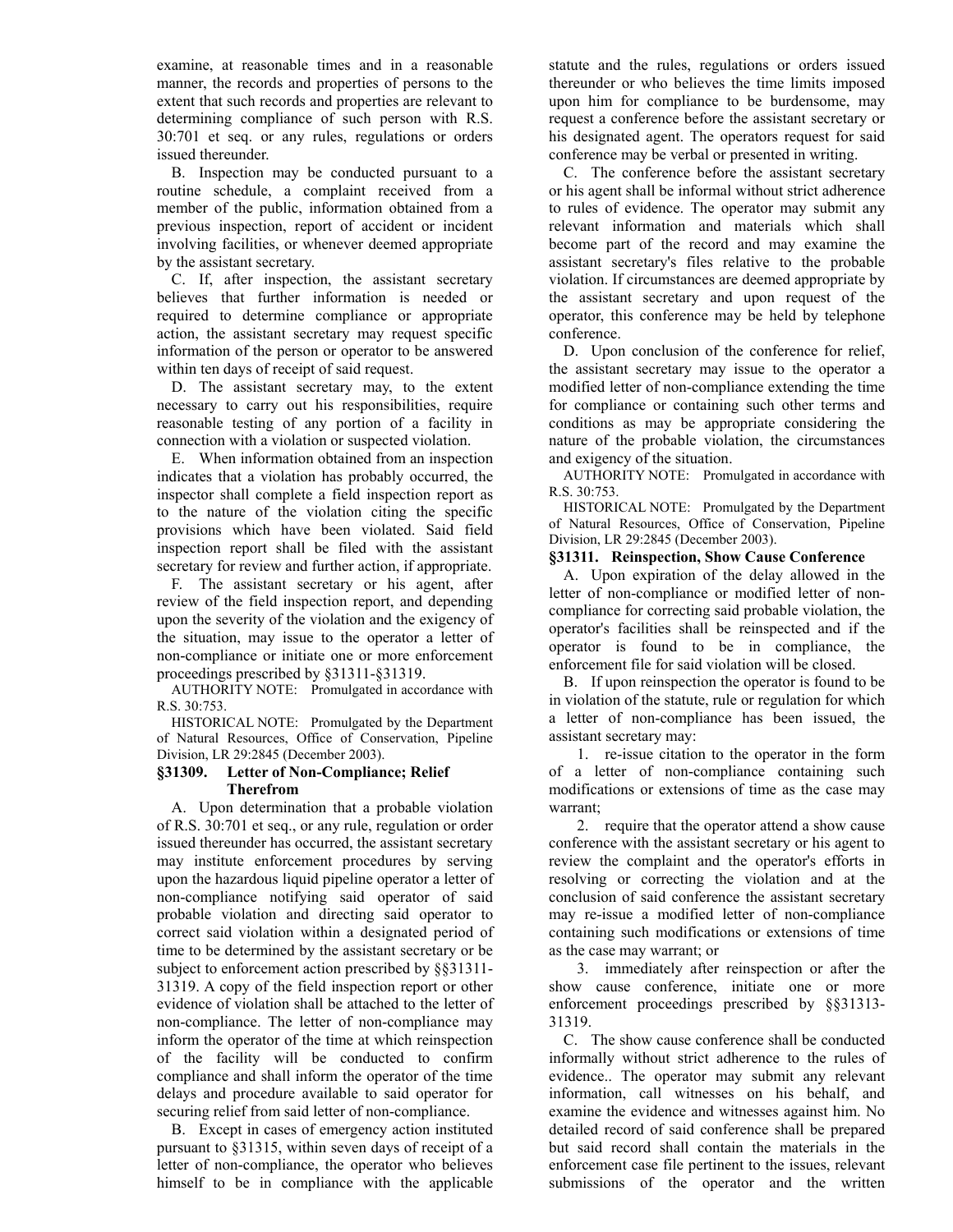recommendations of the assistant secretary or his agent.

AUTHORITY NOTE: Promulgated in accordance with R.S. 30:753.

HISTORICAL NOTE: Promulgated by the Department of Natural Resources, Office of Conservation, Pipeline Division, LR 29:2846 (December 2003).

# **§31313. Show Cause Hearing, Notice, Rules of Procedure, Record, Order of Compliance**

A. At any time that the assistant secretary determines that such action is appropriate, he may direct that an operator attend a formal show cause hearing and to show cause at said hearing why he should not be compelled to comply with applicable statutes and the rules and regulations promulgated thereunder.

B. The operator shall be given at least 10 days notice of said show cause hearing in the manner herein provided and shall be required to attend. The assistant secretary may issue such subpoenas as may be necessary for the attendance of witnesses and the production of documents.

C. The show cause hearing shall be conducted in accordance with the procedures for adjudication prescribed by the Administrative Procedure Act (R.S. 49:950 et seq.).

D. The record of the case shall include those items required by R.S. 49:955(E) together with the enforcement file for the violation in question which enforcement file may include inspection reports and other evidence of violation, letters of noncompliance, modified letters of non-compliance, materials submitted by the operator pursuant to §31309 and §31311, all correspondence and orders directed to the operator by the assistant secretary, all correspondence received by the assistant secretary from the operator, and evaluations and recommendations of the assistant secretary or his staff.

E. After conclusion of the show cause hearing the assistant secretary shall issue an order of compliance directed to the operator setting forth findings and determinations on all material issues, including a determination as to whether each alleged violation has been proven, and a statement of the actions required to be taken by the operator and the time by which such actions must be accomplished. The compliance order shall become final as specified by the Administrative Procedure Act.

F. The assistant secretary may tax the operator with all costs of said hearing including but not limited to transcription and service costs and hearing fees in the amount prescribed by R.S. 30:21.

G. The operator and the assistant secretary may consent to waiver of the show cause hearing and enter into a consent order which will become final and non-appealable upon its issuance.

H. If the operator fails to comply with the final order of compliance, the assistant secretary may take whatever civil or criminal action is necessary to enforce said order.

AUTHORITY NOTE: Promulgated in accordance with R.S. 30:753.

HISTORICAL NOTE: Promulgated by the Department of Natural Resources, Office of Conservation, Pipeline Division, LR 29:2846 (December 2003).

# **§31315. Emergency**

A. Should the assistant secretary, the director of pipelines or the chief of pipeline safety find an existing emergency due to non-compliance with law or the rules, regulations or orders issued pursuant thereto or due to leakage or other hazard which in his judgment requires the issuance of an emergency order or an order for the immediate termination of the offending service without first complying with the procedures set forth herein and without having a hearing, he may issue the emergency order or terminate said offending service and invoke a show cause hearing pursuant to §31313 requiring the operator to show cause why the circumstances giving rise to the emergency should not be corrected. The emergency order or order for termination of the offending service shall remain in force no longer than 15 days from its effective date. In any event, the emergency order shall expire when the order made after notice and hearing with respect to the same subject matter becomes effective. An emergency is defined as any situation where there is a substantial likelihood that loss of life, personal injury, health or property will result before the procedures under this regulation for notice and hearing can be fully complied with.

AUTHORITY NOTE: Promulgated in accordance with R.S. 30:753.

HISTORICAL NOTE: Promulgated by the Department of Natural Resources, Office of Conservation, Pipeline Division, LR 29:2846 (December 2003).

# **§31317. Hazardous Facility Orders**

A. Notwithstanding any self imposed regulatory limitations, if the assistant secretary finds, after reasonable notice and an opportunity to be heard in accordance with §31313, a particular pipeline facility subject to R.S. 30:701 to be hazardous to life or property, he may issue an order requiring the owner or operator of the facility to take corrective action. Corrective action may include suspended or restricted use of the facility, inspection, testing, repair, replacement, or other action as appropriate. The provisions of §31315 shall also be applicable for issuance of hazardous facility orders on an emergency basis.

AUTHORITY NOTE: Promulgated in accordance with R.S. 30:753.

HISTORICAL NOTE: Promulgated by the Department of Natural Resources, Office of Conservation, Pipeline Division, LR 29:2846 (December 2003).

# **§31319. Civil Enforcement, Injunction**

A. Whenever it appears to the assistant secretary that any person or operator has engaged, is engaged, or is about to engage in any act or practice constituting a violation of R.S. 30:701 et seq., or any rule, regulation or order issued thereunder, he may bring an action in the court having jurisdiction, to enjoin such acts or practice and to enforce compliance with the applicable statute and the rules, regulations and orders issued pursuant thereto, and upon proper showing a temporary restraining order or a preliminary or permanent injunction shall be